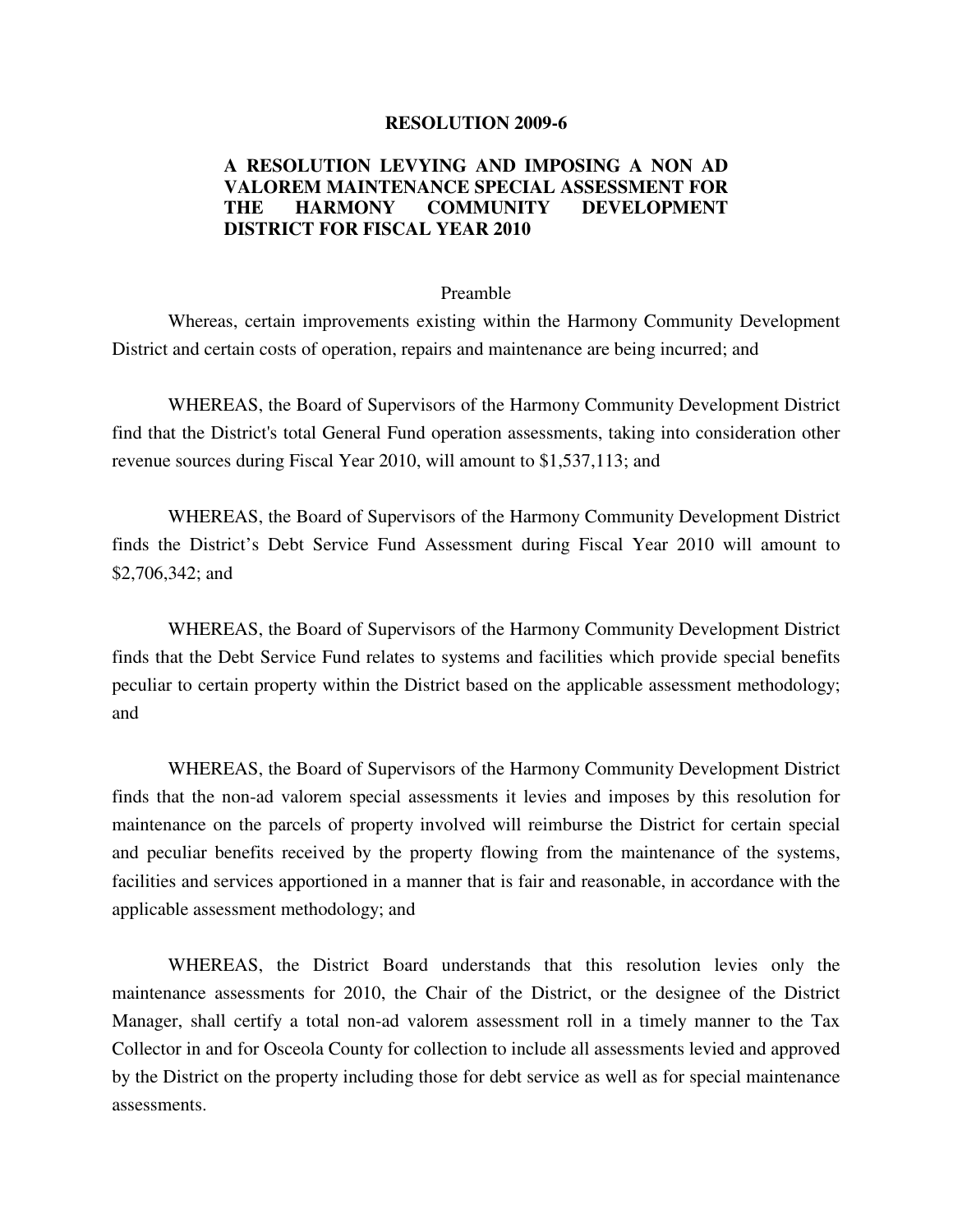## **NOW, THEREFORE, BE IT RESOLVED BY THE BOARD OF SUPERVISORS OF THE HARMONY COMMUNITY DEVELOPMENT DISTRICT OF OSCEOLA COUNTY, FLORIDA;**

Section 1. All the whereas clauses are incorporated herein and are dispositive.

Section 2. A special assessment for maintenance as provided for in Chapters 190.021(3), Florida Statutes, (hereinafter referred to as assessment) is hereby levied on the platted lots within the District.

 Section 3. That the collection and enforcement of the aforesaid assessments on platted lots shall be by the Tax Collector serving as agent of the State of Florida in Osceola County (Tax Collector) and shall be at the same time and in like manner as ad valorem taxes and subject to all ad valorem tax collection and enforcement procedures which attend the use of the official annual tax notice.

 Section 4. The levy and imposition of the maintenance special assessments on platted lots included in the District will be combined with the debt service non-ad valorem assessments which were levied and certified as a total amount on the non-ad valorem assessment roll to the Osceola County Tax Collector by the designee of the Chair of the Board on compatible medium no later than 15 September 2009, which shall then be collected by the Tax Collector on the tax notice along with other non-ad valorem assessments from other local governments and with all applicable property taxes to each platted parcel of property.

Section 5. The proceeds therefrom shall be paid to the Harmony Community Development District.

 Section 6. The Chair of the Board of the Harmony Community Development District designates the District Manager to perform the certification duties.

Section 7. Be it further resolved, that a copy of this Resolution be transmitted to the proper public officials so that its purpose and effect may be carried out in accordance with law.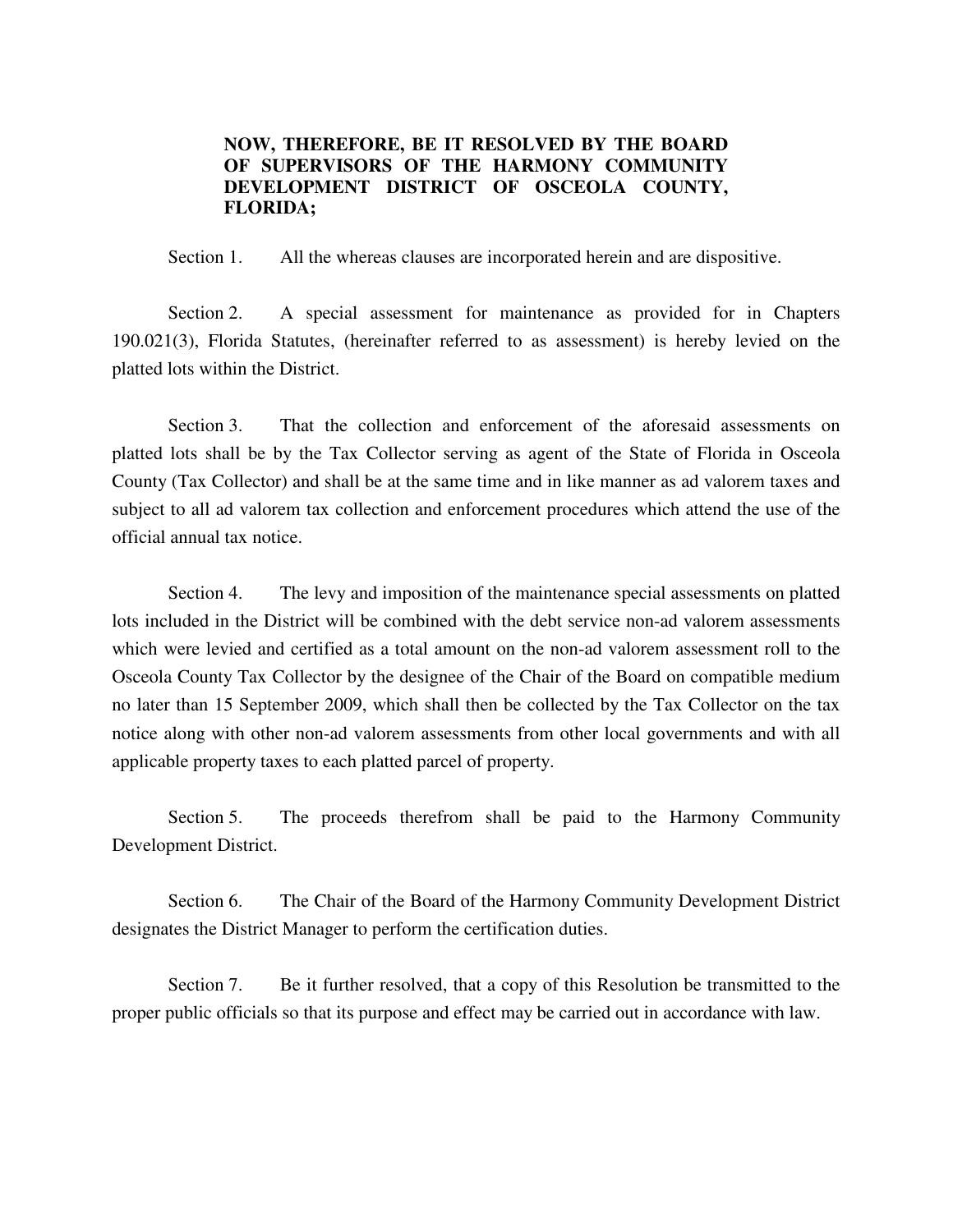PASSED AND ADOPTED this 27<sup>th</sup> day of August, 2009, by the Board of Supervisors of the Harmony Community Development District, Osceola County, Florida.

Gary L. Moyer Robert D. Evans<br>Secretary Chairman Chairman